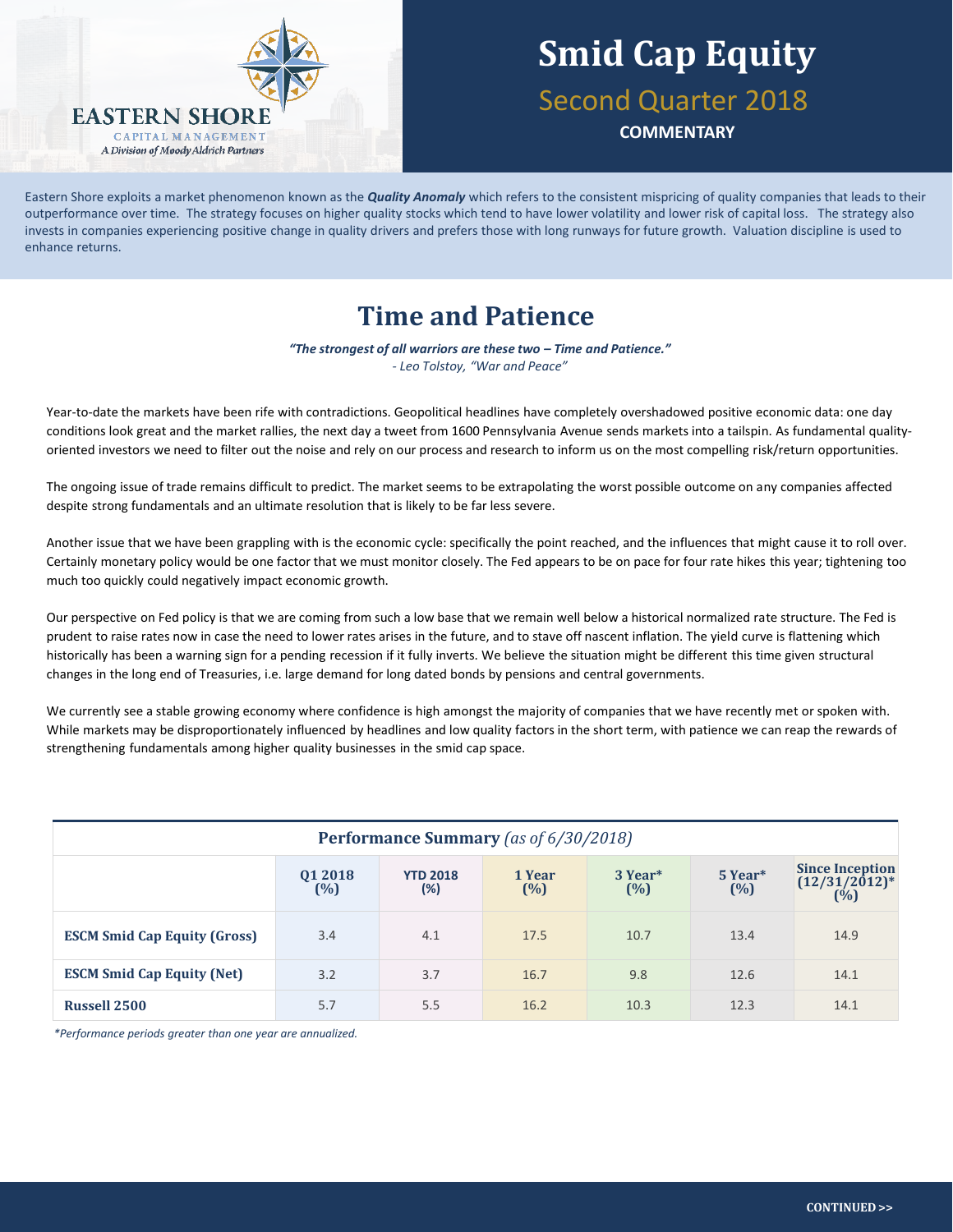

#### **Second Quarter 2018 Results**

The second quarter was a strong period for smid cap stocks, as the Russell 2500 posted a return of 5.7%, beating the S&P 500 by 2.3%. The Eastern Shore Smid Cap Equity strategy returned 3.4% gross /3.2% net of fees.

Low and negative ROE stocks continued their dominance into the second quarter, and micro-cap stocks also strongly outperformed. This lower quality outperformance was fueled at least in part by strong flows into passive small cap instruments in response to trade war concerns and the US economy's higher growth relative to that of other developed nations. Investors poured \$9.5B into US small cap ETFs during the second quarter, forcing buying of less liquid micro-cap companies.

Due to the quality orientation of our process, Eastern Shore's strategies are consistently biased towards higher earning, higher ROE companies. The lowest EPS quintile of companies in the Russell 2500 – most of which are non-earners – returned 11.4% for the quarter compared to the highest EPS quintile, which rose only 1.4%. The strategy's bias towards higher earning companies therefore was a significant drag on relative performance. Micro cap stocks also strongly outperformed, with the smallest quintile in the Russell 2500 outperforming the largest by over 6% in the quarter. This is another area where we typically have very little exposure: during the quarter the strategy did not hold any companies with market caps below \$1 billion.

Through the first six months of the year the lowest quintile of ROE stocks in the Russell 2500 is up 10.4% while the highest quintile is up only 2.5%. This is not an optimal environment for quality-oriented fundamental investors like Eastern Shore, but we recognize that periods of low-quality dominance such as this tend to be short-lived and we will continue to adhere to the process that has contributed to our strategies' outperformance over the long term.

The strongest sector contributors to the Smid Cap Equity strategy's relative performance during the quarter were the Financial Services and Health Care sectors. Within the Financial Services sector, the strategy benefitted from company specific positive developments at firms including SVB Financial Group (SIVB), TransUnion (TRU), and CenterState Bank (CSFL). Health Care relative performance was largely driven by company specific factors as well, with Loxo Oncology (LOXO) a particular standout in this regard. Loxo is a biopharmaceutical company engaged in the development of small molecule therapeutics for the treatment of cancer. During the quarter the company released promising test results for one of its targeted cancer treatment therapies, LOXO-292 LIBRETTO, prompting several sell-side firms to upgrade the stock and/or raise their price targets. The stock price rose over 50% during the quarter due to improved expectations and better visibility for the company.

Sector detractors for the quarter included Consumer Discretionary and Energy. Housing-related holdings in Consumer Discretionary detracted from the strategy's relative return during the first and second quarters after having strongly outperformed in 2017. We still believe our housing thesis is valid but recent headwinds have negatively affected sentiment. Specifically, mortgage rates and prices have increased, making affordability more challenging in some areas of the country. Lack of available supply is also an issue as there are low supplies of existing housing stock in many regions of the country and there is too little new construction as well.

We have seen a lot of pent up demand for new and existing homes for the past few years. We are at or close to full employment, we are finally experiencing some wage growth, and millennials are starting to purchase homes. Household formations are up but still below trend. We see a more gradual multi-year cycle compared to the last housing cycle that ended in 2008. We have reduced our exposure to housing but still hold a few names associated with this theme.

Energy was the strongest performing sector in the benchmark for the quarter, rising nearly 17%. We have favored the highest quality businesses with the strongest management teams in this area as we have in others. These holdings lagged more speculative peers during the quarter.

The first half of the year has been challenging for the strategy from a relative performance perspective. The best performing areas during the second quarter (and the first as well) included software and healthcare equipment and services. These are generally high growth and expensive. Some companies in these areas meet our quality criteria while many are too early in their life cycle to get comfortable with. We will not compromise our quality and valuation framework to chase this momentum.

The strategy experienced similar periods of underperformance during the second and third quarters of 2016. In our experience, conditions such as these are unsustainable and tend to reverse quickly and without warning. Such was the case following the low-quality rally of 2016: in 2017 the highest quintile ROE stocks in the Russell 2500 outperformed the lowest by over 7.5%. The strategy's 4.7% excess return net of fees in 2017 following the junk rally in 2016 underscores the importance of adhering to the process during periods of low quality outperformance in the interest of generating significant alpha when conditions revert to their long term pattern of quality outperformance. Fundamentals and valuation remain key drivers of investment performance over time.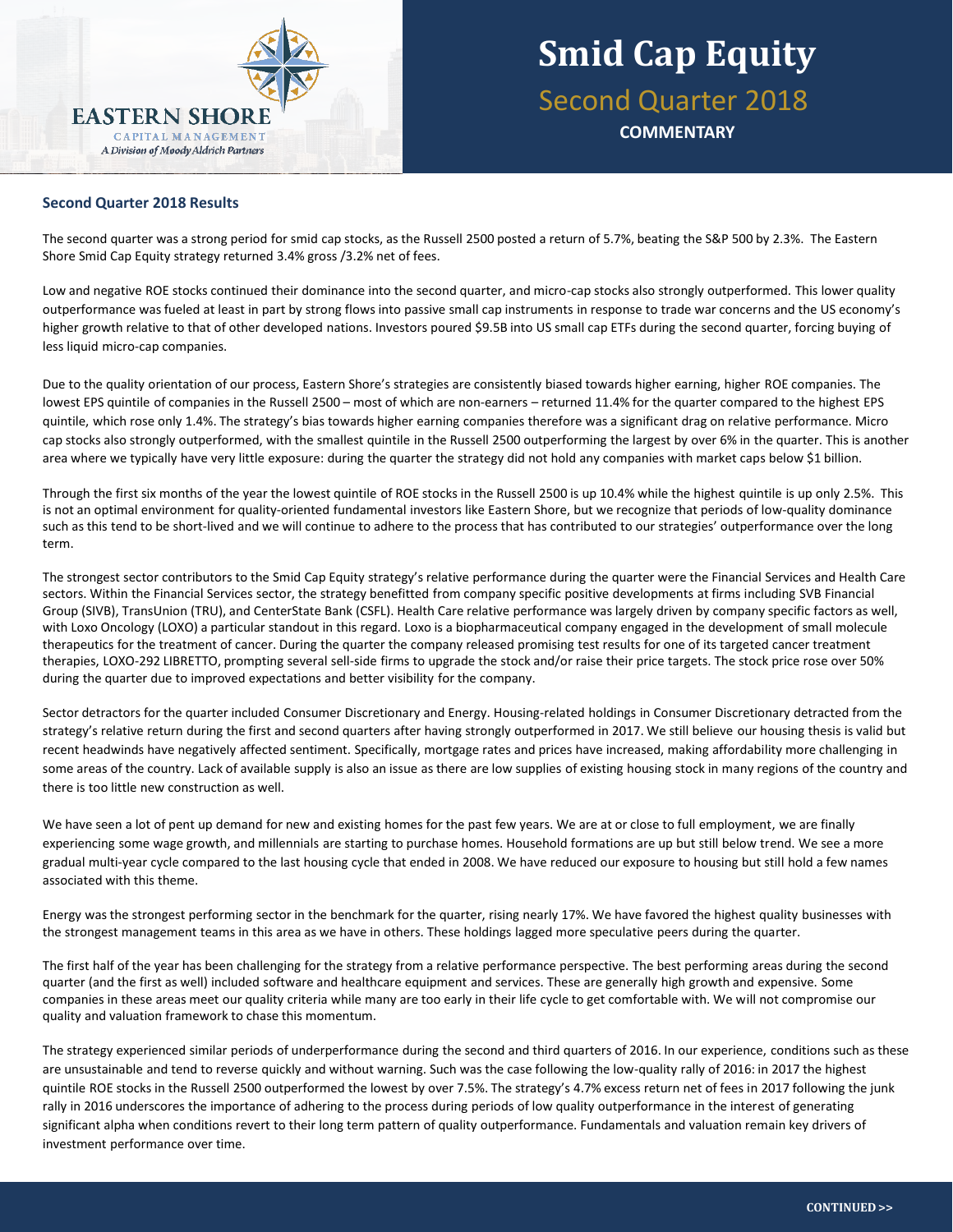

# **Smid Cap Equity** Second Quarter 2018

### **COMMENTARY**

| $Q2$ Top 5 Contributors <sup>†</sup>      |                    |                            |  |  |  |  |
|-------------------------------------------|--------------------|----------------------------|--|--|--|--|
| <b>Security</b>                           | Avg. Weight<br>(%) | <b>Contribution</b><br>(%) |  |  |  |  |
| Microsemi Corporation (MSCC)              | 1.25               | 0.47                       |  |  |  |  |
| Bioverativ, Inc. (BIVV)                   | 0.06               | 0.44                       |  |  |  |  |
| Broadridge Financial Solutions, Inc. (BR) | 1.84               | 0.37                       |  |  |  |  |
| Juno Therapeutics, Inc. (JUNO)            | 0.11               | 0.31                       |  |  |  |  |
| Entegris, Inc. (ENTG)                     | 2.08               | 0.30                       |  |  |  |  |

| <b>Q2 Top 5 Detractors</b> <sup>†</sup> |      |                                        |  |  |  |  |
|-----------------------------------------|------|----------------------------------------|--|--|--|--|
| <b>Security</b>                         | (%)  | <b>Avg. Weight Contribution</b><br>(%) |  |  |  |  |
| Kennametal Inc. (KMT)                   | 1.37 | $-0.24$                                |  |  |  |  |
| RPC, Inc. (RES)                         | 0.71 | $-0.24$                                |  |  |  |  |
| Natus Medical Incorporated (BABY)       | 0.16 | $-0.28$                                |  |  |  |  |
| Albemarle Corporation (ALB)             | 1.37 | $-0.40$                                |  |  |  |  |
| American Woodmark Corporation (AMWD)    | 2.30 | $-0.47$                                |  |  |  |  |

#### **Outlook**

We are encouraged by the strength of recent economic data as we enter the third quarter of 2018. Second quarter GDP appears likely to come in between 3.5 - 4%. We anticipate that full year GDP should be in the range of 2.5 - 3%. The recent June ISM Manufacturing and non-Manufacturing numbers were very strong at 60.2 and 59.1 respectively, indicating an expanding economy.

The tone from management teams at the investor conferences we attended and during our phone conversations was very constructive. The general consensus is that business is good, and teams are projecting confidence that this trend will continue through the rest of the year and into 2019. Geopolitical and trade disruptions were the main concerns on management teams' minds.

While the economy currently appears to be on strong footing, there are many risks that we are watching that could derail this stability. An all-out trade war with China and/or Europe is an unappealing possibility which could slow global growth and severely disrupt many industries. Our domestically focused established quality holdings should protect the strategy in such an environment.

Regarding interest rates, we believe that the Fed is on the right path to responsibly bring rates back to a neutral posture. We anticipate that they will slow rate increases if data indicates that doing so will preserve economic stability.

#### **Positioning**

The Health Care sector continued to have strong absolute and relative performance in the second quarter, with particular strength in healthcare services and medical equipment. The backdrop was favorable as underlying fundamentals were strong and the merger and acquisition environment was very active. There has been consolidation in all areas of healthcare as the various players look to protect and assert their market power as numerous major themes play out.

While there were numerous deals, one example is particularly indicative of the state of the drug industry: that of Novartis for Avexis. Novartis paid \$8.7 billion for Avexis, a leader in gene therapy, which had a phase 3 drug treating a rare neuromuscular disorder, spinal muscular atrophy (SMA). Novartis paid an 88% premium over the last closing price which had risen 65% in the past 12 months. More companies have been making these earlier stage bets, diverting from the more conservative stances of previous years.

In light of the strong fundamentals and very active merger and acquisition market, we brought the sector weighting of Health Care up approximately 380 basis points during the quarter, from 10.5% to 14.3%. This move enabled us to capture the upside generated from the sector. The fundamentals remain strong, anchored by demographic trends, innovation, and continued consolidation.

We funded this shift in the portfolio largely by reducing some areas of Producer Durables and by lowering our overweight in regional banks. We still have a positive view of regional banks but lowered our overweight as the yield curve has flattened significantly since the beginning of the year, which is a headwind to banks' net interest margins.

We are also seeking to emphasize even more domestically focused high quality businesses in the portfolio. We always have significant exposure to names with high domestic revenue percentages, and feel that this positioning is particularly advantageous given the trade environment we are in.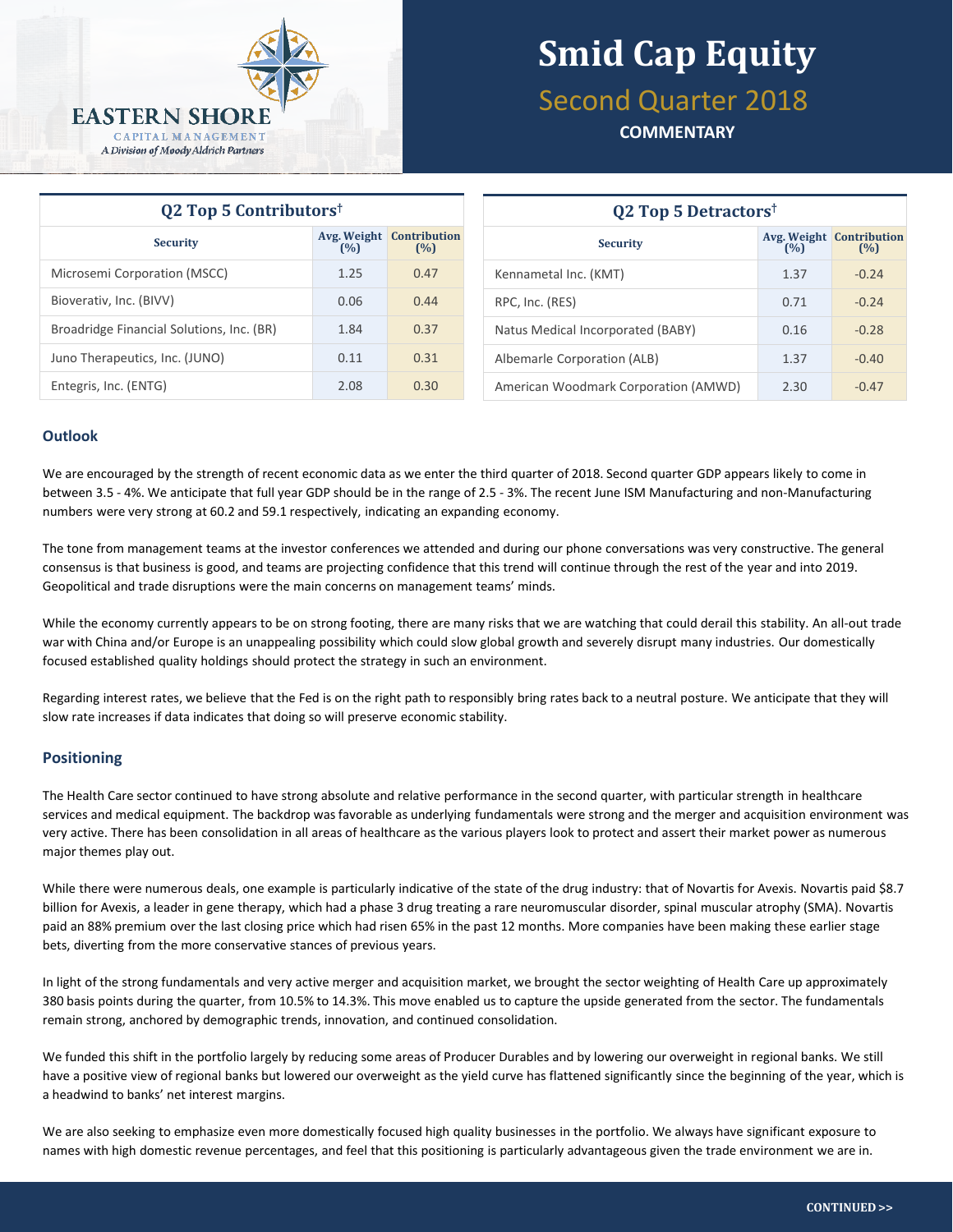

## **Smid Cap Equity** Second Quarter 2018 **COMMENTARY**

#### **Positioning (Continued) Eastern Shore The Shore Shore Shore Shore Shore Shore Shore Shore Shore Shore Shore Shore Shore Shore Shore Shore Shore Shore Shore Shore Shore Shore Shore Shore Shore Shore Shore Shore Shore Sho stocks**, adjusting the balance between the two based on opportunity set and market environment. The team's **stock selection technique** is based on the

Another reason to favor domestic over foreign revenues is that we have seen a deceleration in global PMIs during the last couple of quarters. The global economy is still expanding, but not as rapidly as it was a year ago. The U.S. economy appears to be accelerating, providing an additional reason to favor domestic vs. foreign.

Please feel free to reach out to us for more color on our outlook and positioning: your thoughts are always welcomed and encouraged. We appreciate your interest in and support of Eastern Shore.



**CIO, Partner, & Portfolio Manager**



**Robert Barringer, CFA James O'Brien, CFA Partner & Portfolio Manager**



僴

**Sarah Westwood, CFA, CMT Partner & Portfolio Manager**





**Phone** (781) 639-2750

**Fax** (781) 639-2751